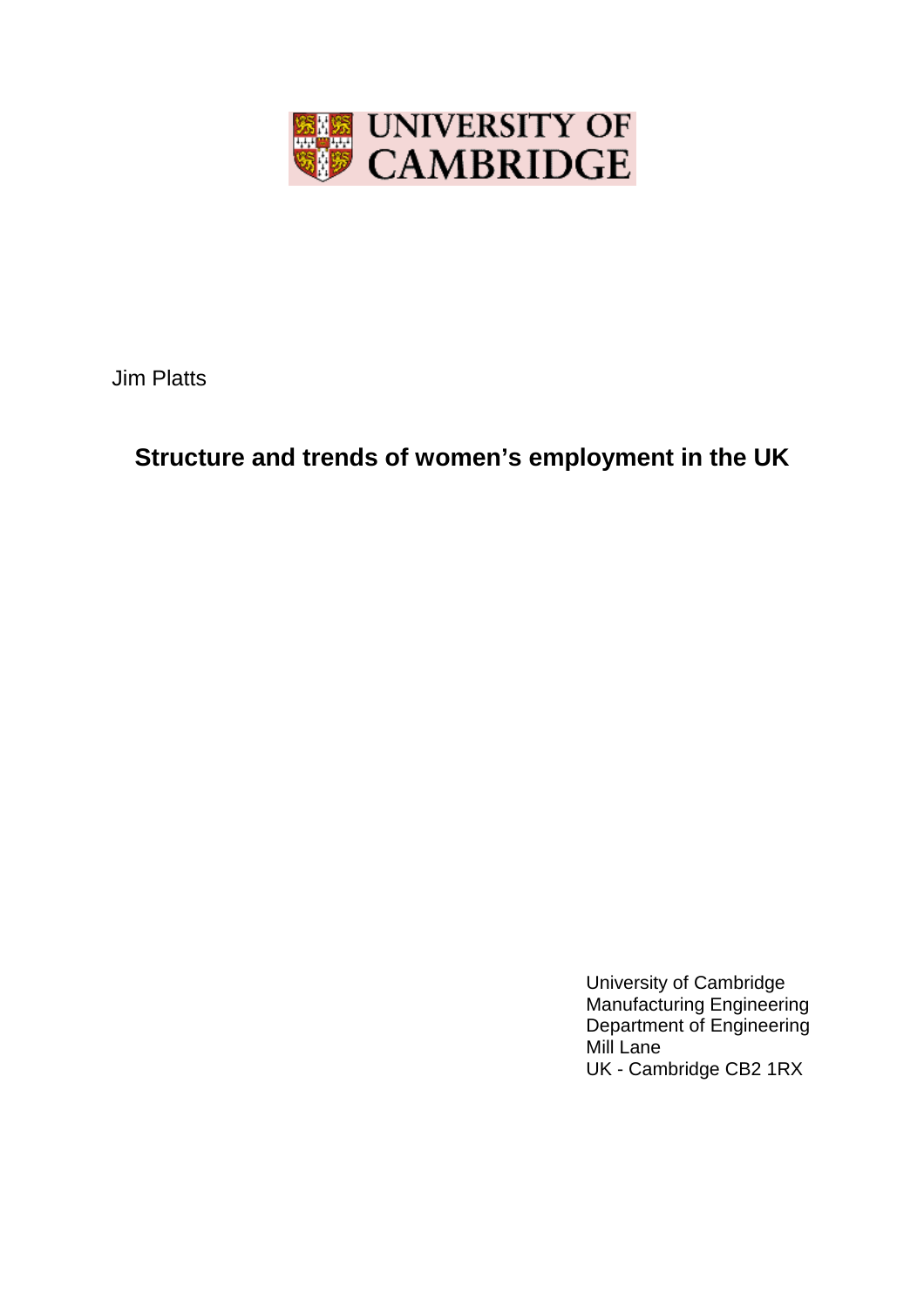# **Structure and trends of women´s employment in the UK** *M. J. Platts*

## **Abstract**

Women form 44% of the working population in the UK, and the proportion is rising, with lower unemployment for women than for men. Manufacturing only represents 14% of the labour market and already contains a high proportion of women in many industry sectors, and their entry is welcomed at all levels. These are no barriers to entry: general communication, interpersonal group working and problem solving skills are increasingly seen as the key skills of the future, not technical skills.

#### **Sources**

The primary sources for employment data in the UK are the UK *National Accounts*<sup>1</sup>, which present a ten year historic record, *Social Trends*<sup>2</sup>, which augments this with some longer term statistics and projections, and which gives a more thorough analysis of gender and ethnic differences, and the *Britain's Flexible Labour Market: What Next?*<sup>3</sup>, a 1997 Department of Education and Employment Study analysing current trends and in particular analysing future skill needs.

## **Statistics**

In the decade 1985-1995 manufacturing employment has declined from 5 million to 3.9 million and is continuing to decline, whilst all other major employment sectors have increased: wholesale and retail, repairs, hotels and restaurants - 4.4 million to 4.9 million; financial intermediation, real estate, renting and business activities - 2.8 million to 3.6 million, and education, health and social work - 3.7 million to 4.4 million. For a working population of 28 million people, manufacturing now only represent 14% of employment, and more than half of that is in the offices, not employment on the factory floor. Equally striking are the figures for agriculture, hunting, forestry and fishing which together at 314 thousand represent just over 1% of the working population and declining. Mining of coal and nuclear fuel, which from 1985 to 1995 has dropped from 216 thousand to 15 thousand - i.e. has almost disappeared and is still falling. These figures simply emphasise the extent to which Britain is now a service economy.

Looking at gender differences, women now constitute 44% of the labour market and this is increasing. 1.3 million of the probable 1.5 million new entrants into the labour market between 1993 and 2006 are expected to be women, but already 83% of the women employed are employed in the service industries (figure 1). Also in the 25 - 54 age group in mid 1997 fe-

-------------------------------------------

<sup>&</sup>lt;sup>1</sup> HUMPHRIES, S. *(ed.) United Kingdom National Accounts*. (HMSO,1996)<br><sup>2</sup> CHUPCH J. *(ed.) Social Trands* 27. (HSMO 1997)

CHURCH, J. *(ed.) Social Trends* 27. (HSMO,1997) <sup>3</sup>

RATAJAN,A., VAN EUPEN, P. & JASPERS, A., *Britain's Flexible Labour Market: What next?* (CREATE,1997)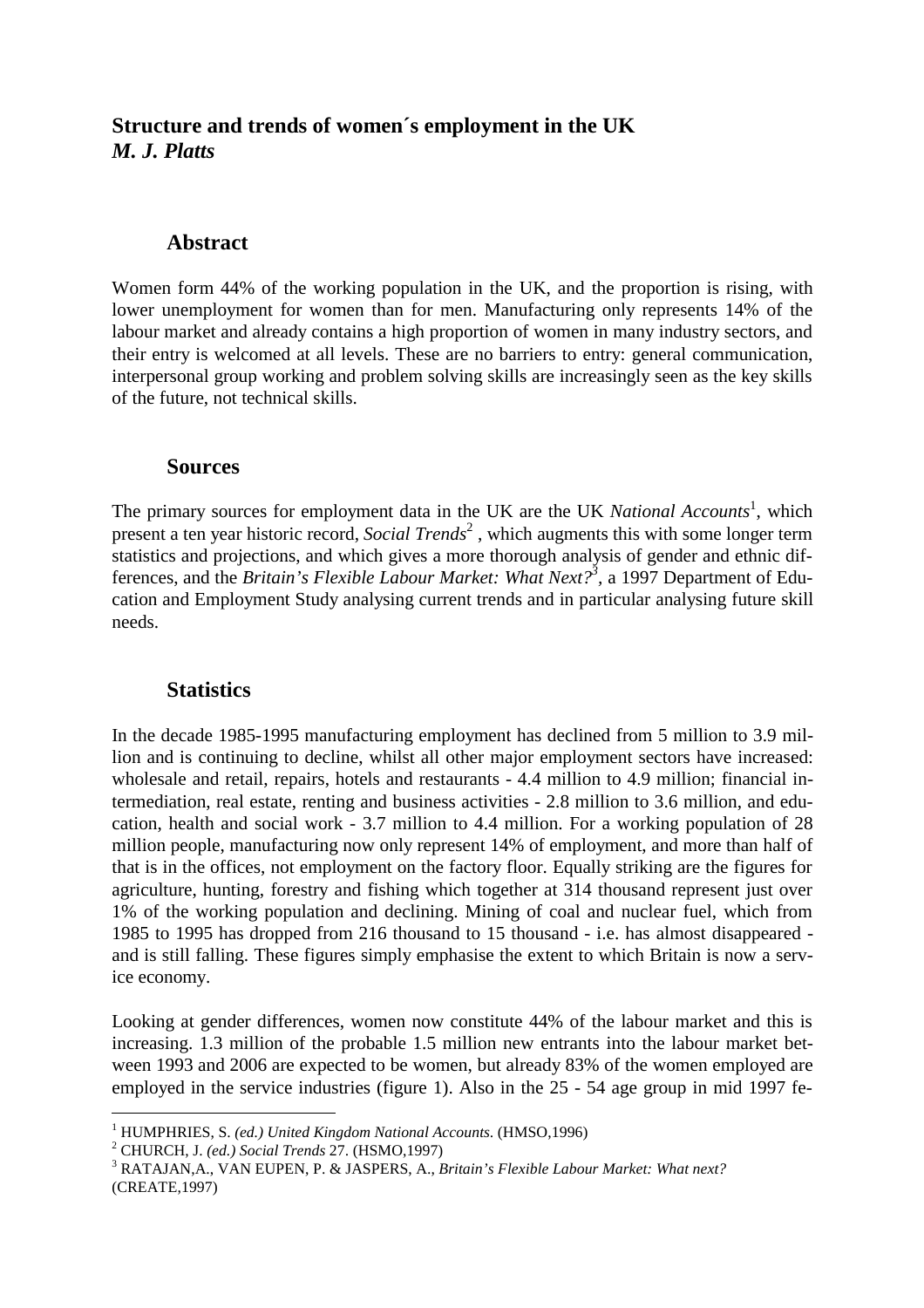male unemployment was only 3.3% as against 8.5% male unemployment. To further put this in perspective, while in 1995 white unemployment was approximately 8%, unemployment amongst black, Bangladeshi and Pakistani members of the labour market was over 25%.

## **Figure 1**

#### **Women in the Labour Force: Key Trends**

- 1) Increased proportion of the workforce From 37% in 1971 to 44% in 1994. Expected to be 46% of the labour force in 2006.
- 2) High proportion of new entrant Women are expected to make up 1.3 million of the 1.5 million new entrants to the labour force over the period 1993 to 2006.
- 3) Increased activity rates For women aed 16 and over from 50% in 1986 to 55% in 2001. For 35 to 44 year olds increase from 76% in 1991 to 81% in 2001.
- 4) Faster return to work In 1979, of all women who worked during pregnancy, 24% were in work and 14% were lookin for work within 8 to 9 months of the birth. By 1988 the figures were 45% in work and 20% lookin for work.
- 5) Later childbirth 36% of births to women aged 25 to 29.
- 6) More part-time work In 1971 14% of the workforce worked part-time (compared to only 6% of male employment).
- 7) Occupational segregation 83% of women in the Service industries compared to 56% of men.
- 8) Increased self-employment Number of women up from 693,000 in 1984 to 800,000 in 1993 (a rise from 24% to 26% of all self-employed people).
- 9) Older workforce By 2001 34% of workforce over 45. Rise of 2.4 million in workforce aged 35 to 54 over period 1993 to 2006 and decline of 1.6 million in workforce under 35 over this period. Source: GHN (1995)

Also the trends favour women. Consistent with the high percentage of female employment in the services sector and within the offices in the manufacturing sector, a breakdown of employment into different trades shows 32% of men employed as plant and machinery operatives or in craft or related trades, whilst only 7% of women are so employed. These trades are expected to see a decline of approximately 200 thousand jobs in the decade 1996 - 2006, compared to vastly expanding job opportunities elsewhere (figure 2), for which females already have a higher proportion of the necessary non-manual skills than males.

#### **Figure 2**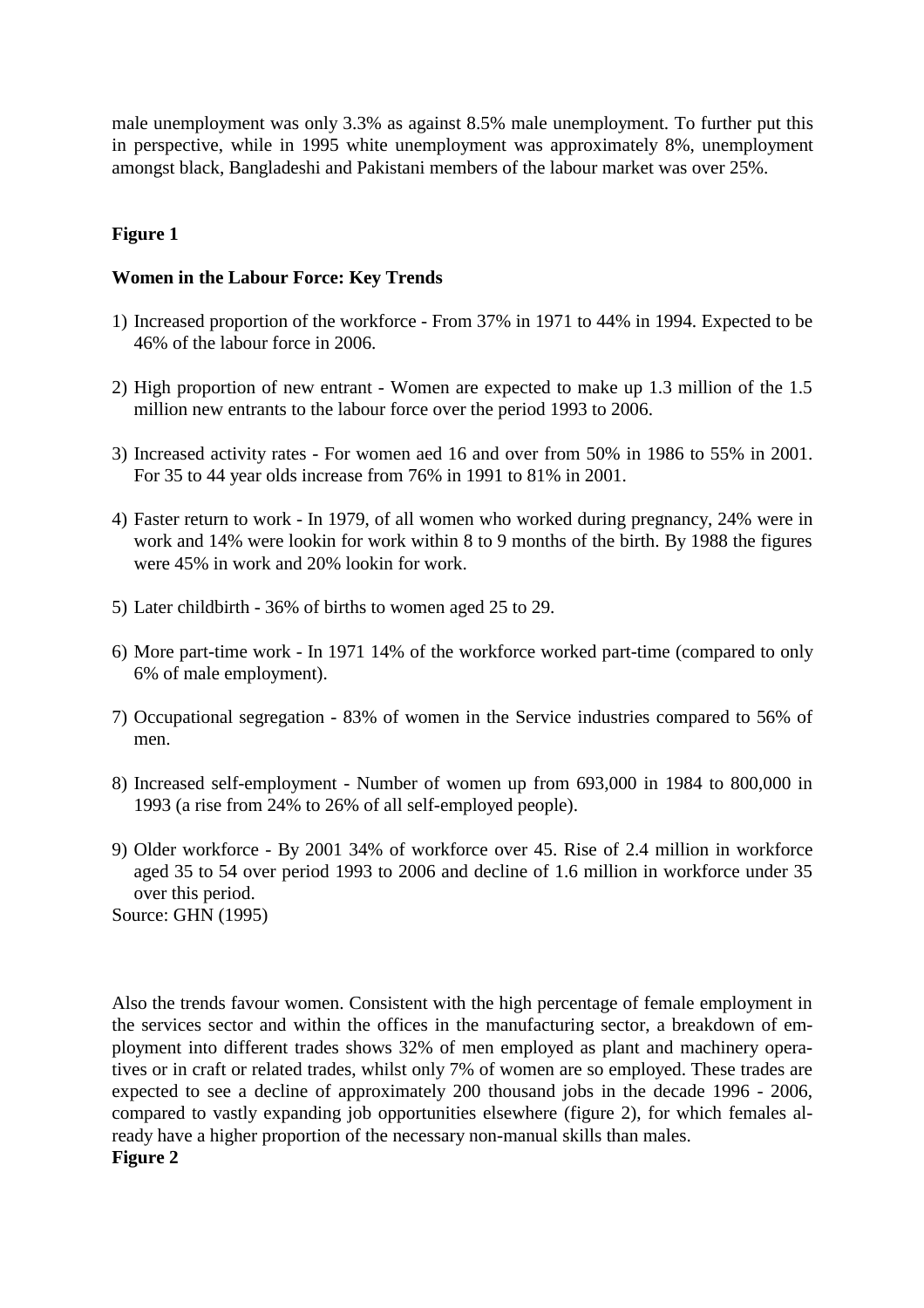## **Changes in employment: by occupation, 1996 to 2006**

United Kingdom Thousands



1 - 1996-based projections Source: Business Strategies Limited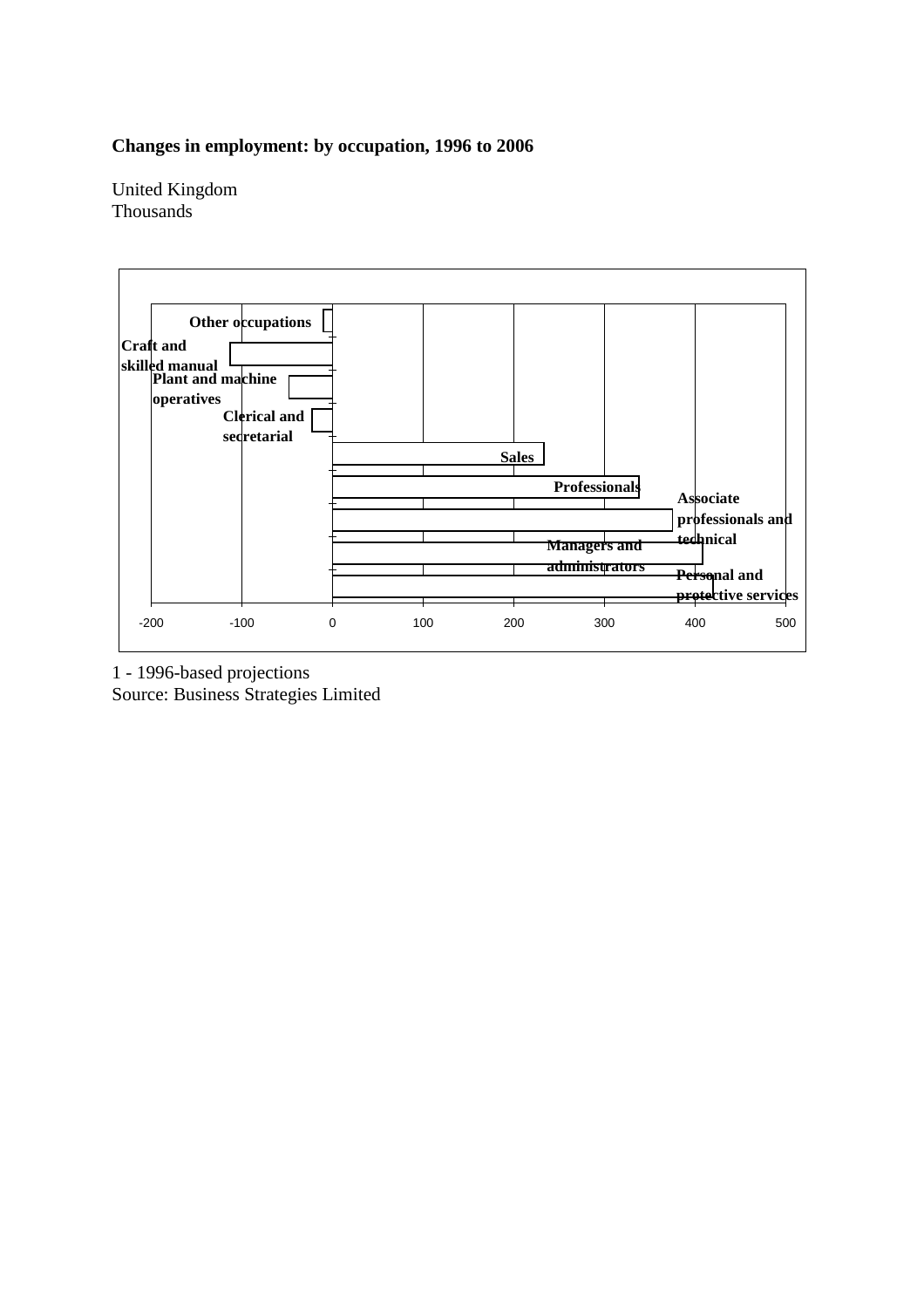## **Skills**

These trends can be summed into areas of increase and decrease both on industries and occupation, which generates a map of changes in broad occupation groups (figure 3). These changes translate into a focus on the development of communication, inter-personal group working, learning and problem solving skills in which general numeracy, and also familiarity with using computers to handle and distribute information, play a supportive role, but are not of high priority. General personal skills are seen as of much higher importance and indeed of twelve skills seen as core skills for graduates, IT ranks last. The list dominated by the 'soft' personal attributes that give the flexibility required by today's changing organisations.

## **Figure 3**

| secretarial occupations $(p/t)$<br>$\bullet$ junior clericals (p/t)<br>recreational occupations $(p/t)$<br>personal service occupations $(p/t)$<br>security occupations $(p/t)$ | managers and administrators<br>engineers, scientists etc.<br>associate professionals<br>$\bullet$<br>health/education profesionals<br>$\bullet$<br>• multi-skilled craftsmen<br>sales & marketing occupations<br>security<br>$\bullet$ |
|---------------------------------------------------------------------------------------------------------------------------------------------------------------------------------|----------------------------------------------------------------------------------------------------------------------------------------------------------------------------------------------------------------------------------------|
| • junior draftsmen<br>single-skilled craftsmen<br>operatives<br>unskilled occupations<br>manual occupations                                                                     | multi-skilled clerks<br>supervisors<br>$\bullet$<br>secretarial occupations<br>recreational services<br>secretaries<br>$\bullet$<br>personal service occupations                                                                       |

#### **Changes in Broad Occupational Groups**

# **Numbers Decreasing**

Source: Rajan (1992)

The change in the nature of organisations to being open, communicative networks rather than formal hierarchies entirely depends on these soft skills (figure4), and whilst these are aided by information technology, the improvements in information technology itself steadily move it towards easy use-ability. Features such as the presentation of forms on screens, and the generation of shared record within a computer system, can be identified as the supportive aspects of IT. But these do not have to be learnt in any formal way in advance and indeed cannot be learnt in any formal way in advance, because they only develop slowly, being inseparable from the wider development of teams, developing shared approaches to doing to things in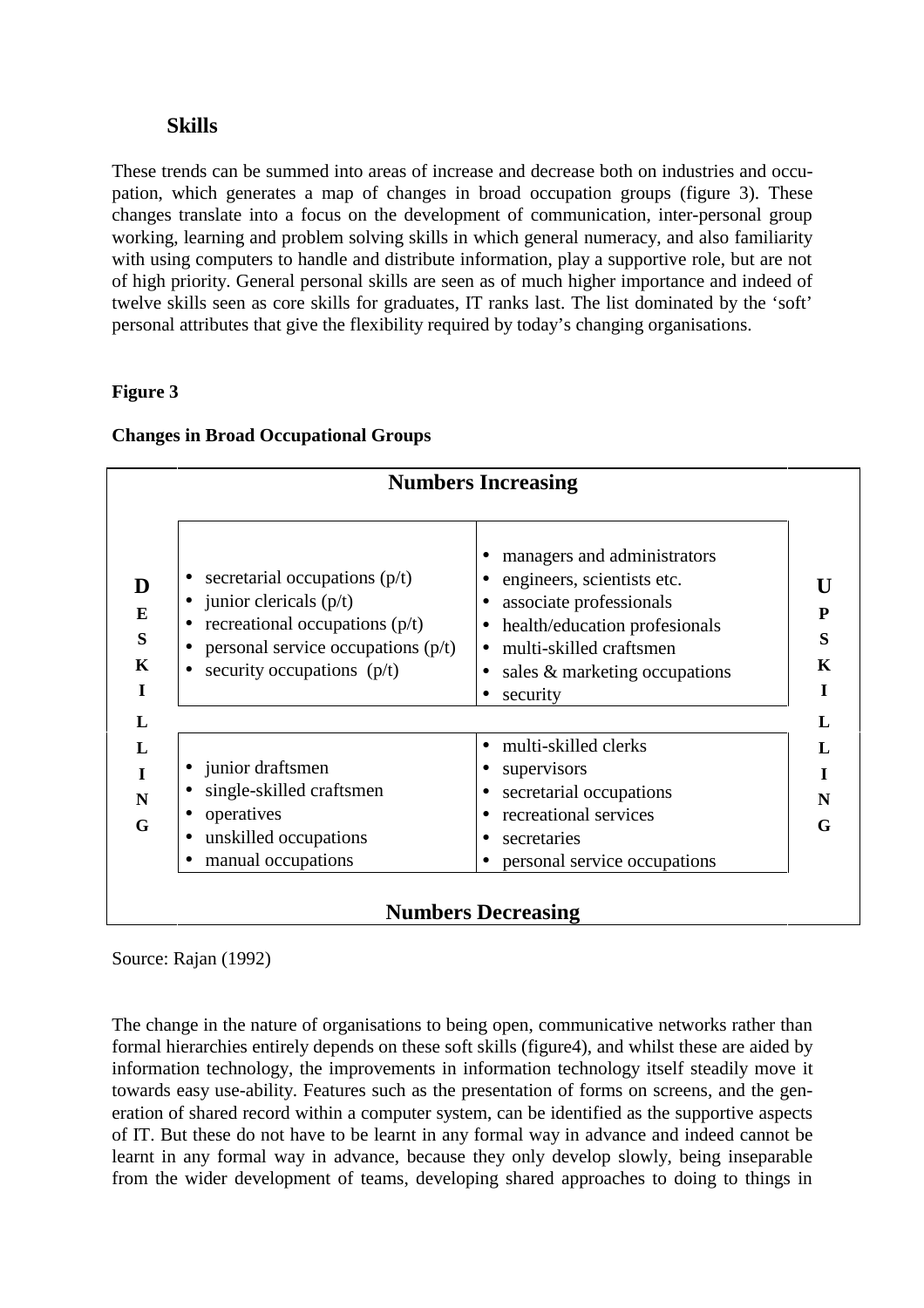which the appropriate information system gets developed as a tool. Anybody who has the focus on the technology has got the focus wrong. Company specific of industry specific training may be given in particular techniques, along with the developing a broader educational awareness of the products and processes a company is involved in, all underpinned by the coaching-style development of personal competence in the softer skills that enable the company to be responsive, dynamic and interactive with its market. These skills are seen as the core skills whatever type of company is involved, because manufacturing itself is increasingly being viewed as offering a service to its customers just like any other service, with technical competence obviously being necessary but with attentiveness and responsiveness being paramount.

## **Figure 4**

|                        | <b>Closed Hierarchy</b> |               | <b>Open Networked</b>   |
|------------------------|-------------------------|---------------|-------------------------|
|                        |                         |               | Organisation            |
| Structure              | hierarchical            | $\Rightarrow$ | horizontal              |
| Scope                  | inernal/closed          | $\Rightarrow$ | external/open           |
| Resource focus         | capital                 | $\Rightarrow$ | human, information      |
| <b>State</b>           | static, stable          | $\Rightarrow$ | dynamic, changing       |
| Personnel focus        | managers                | $\Rightarrow$ | professionals           |
| Work location          | factory, office         | $\Rightarrow$ | mobile workstation      |
| Key drivers            | reward and punishment   | $\Rightarrow$ | commitment              |
| Direction              | management commands     | $\Rightarrow$ | self-management         |
| Bais of action         | control                 | $\Rightarrow$ | empowerment to act      |
| Individual motivation  | satisfy superiors       | $\Rightarrow$ | achieve goals           |
| Learning               | specific skills         | $\Rightarrow$ | broader competencies    |
| Basis for compensation | position in hierarchy   | $\Rightarrow$ | competence, performance |
| Relationships          | competitive             | $\Rightarrow$ | co-operative            |
| Employee attitud       | detachment              | $\Rightarrow$ | identification          |
| Dominant requirements  | sound management        |               | leadership              |

#### **Impact of IT on Structures, Practices and Ethos**

Source: Adapted from Tapscott and Caston (1993)

# **Attitude**